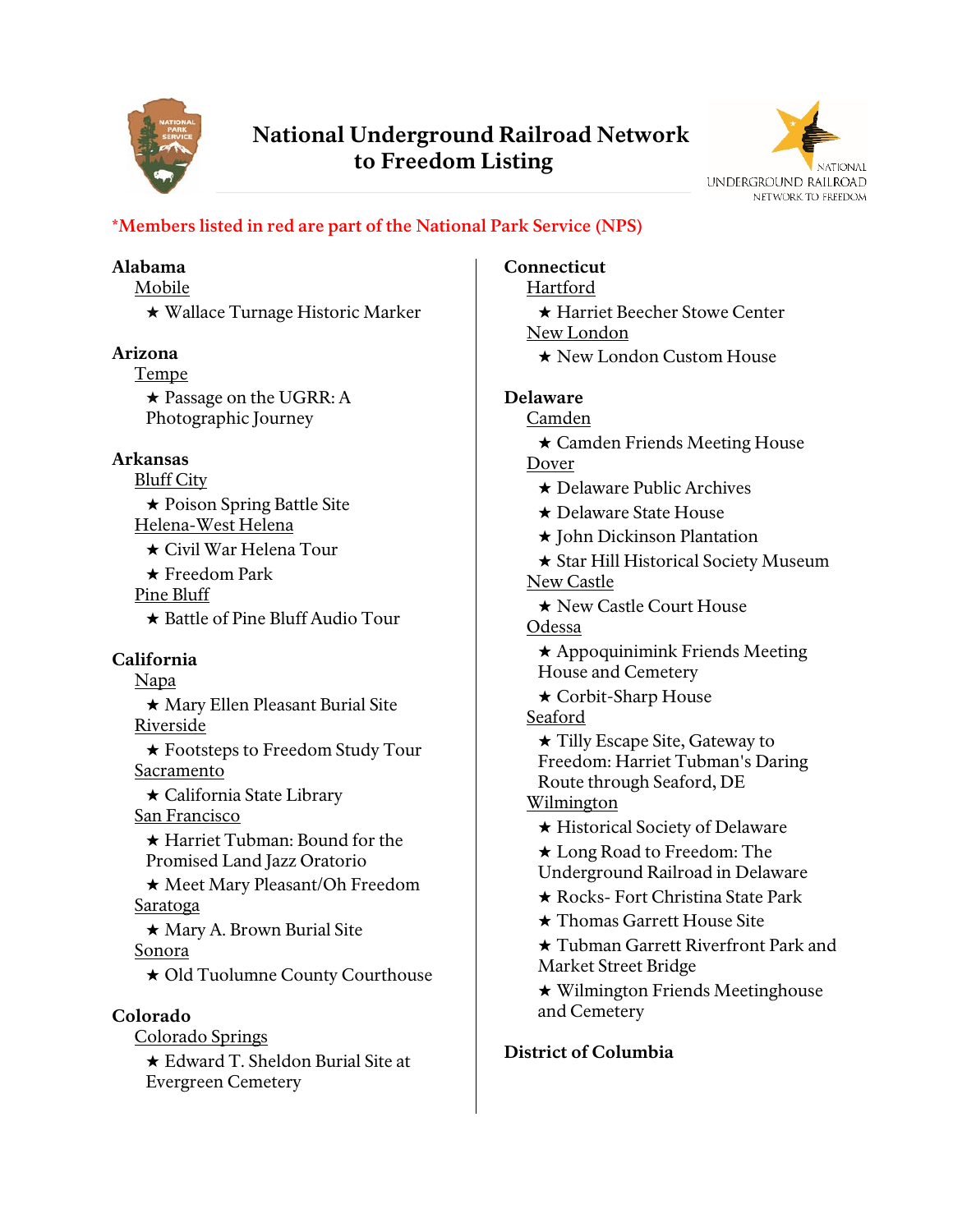★ African American Civil War Memorial (NPS, National Mall and Memorial Park)

★ Asbury United Methodist Church

★ Blanche K. Bruce Burial Site

★ Blanche K. Bruce House

★ Camp Greene and Contraband Camp (NPS, George Washington Memorial Parkway)

★ Frederick Douglass National Historic Site (NPS)

★ From Slavery to Freedom

★ Howard University, Moorland-Spingarn Research Center

★ John Little Farm Site

★ Leonard Grimes Property Site

★ Mary Ann Shadd Cary House

★ Mt. Pleasant Plains Cemetery at Walter Pierce Park

★ Old City Hall

★ Pearl Affair Site

★ PEN OR PENCIL: Writing A New **History** 

★ Slavery and the Underground Railroad with a Focus on the Nation's Capital (NPS, President's Park)

★ Washingtoniana Division, DC Public Library

★ William Boyd, John Dean, David A. Hall, and Hannibal Hamlin Burial Sites at Congressional Cemetery

#### Florida

Bradenton

★ Family Heritage Museum Homestead

★ Fort Jefferson National Monument (NPS, Dry Tortugas National Park)

# Key Biscayne

★ Bill Baggs Cape Florida State Park St Augustine

★ Fort Mose

★ Fort Mose: Battle of Bloody Mose Anniversary Commemoration

★ Fort Mose: Flight to Freedom: Annual Living History Program

★ Fort Mose: Last Saturday Living History Program

Tallahassee

★ Southeast Archeological Center

#### Georgia

Atlanta

★ Auburn Avenue Research Library

★ Mattie, Johnny and Smooth White Stones

★ Mattie, Johnny and Smooth White Stones: Part II

★ Mattie, Johnny and Smooth White Stones: Part III

Macon

★ Dr. Robert Collins House: William and Ellen Craft Escape Site

Morrow

★ National Archives Southeast Region Savannah

★ Fort Pulaski National Monument (NPS)

#### Hawaii

Honolulu ★ Anthony D. Allen Site

#### Illinois

Barry ★ New Philadelphia Town Site Brooklyn ★ Quinn Chapel AME Church Byron ★ Lucius Read House Crete ★ Crete Cemetery and Crete Congregational Church Elgin ★ Newsome Park

★ Project 2-3-1 Two Boxcars, Three Blocks, One City: A Story of Elgin's African American Heritage Galesburg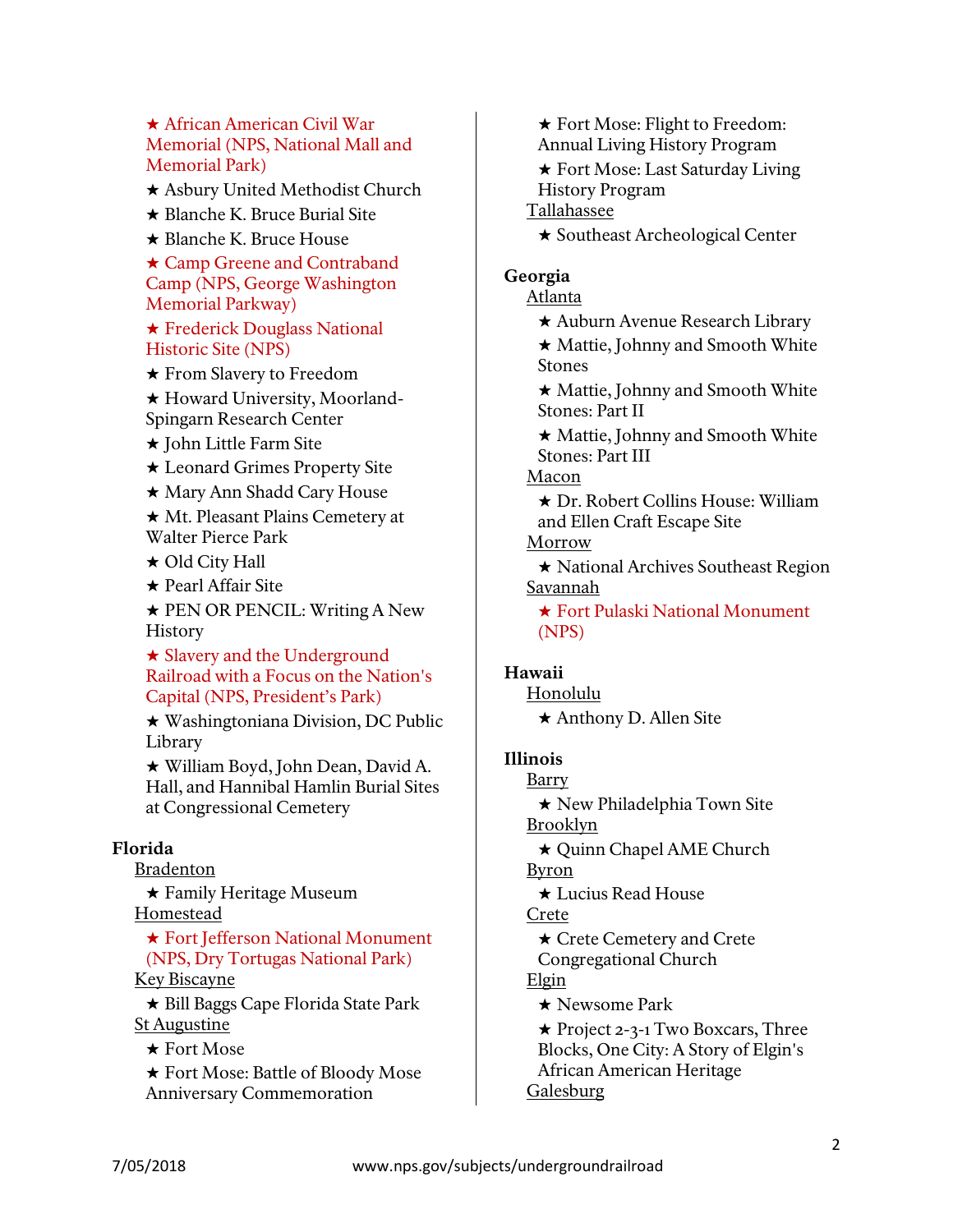★ Galesburg Colony UGRR Freedom Station at Knox College **Godfrey** ★ Camp Warren Levis ★ Rocky Fork Jacksonville ★ Congregational Church, United Church of Christ ★ Gillette House ★ Illinois College-Beecher Hall (Chapel) and the site of the College Building (1832-1852) **Junction** ★ Old Slave House Lombard ★ Sheldon Peck House Oakland ★ Dr. Hiram Rutherford House Peoria ★ Pettengill House Princeton ★ Owen Lovejoy House **Quincy** ★ Dr. Richard Eells House Springfield ★ Jameson Jenkins Lot (NPS, Lincoln Home National Historic Site) Tamaroa ★ Kimzey Crossing/Locust Hill Wheaton ★ Blanchard Hall, Wheaton College (formerly known as College Building or Main Hall c. 1853-1926) ★ Underground Railroad in Illinois Indiana Bristol ★ Graves et al. State of Indiana Historical Marker Columbus ★ Freedom is My Home **Corydon** ★ Oswell Wright Historic Marker Crawfordsville

★ Speed Cabin

★ Speed Cabin Historical Marker Fountain City ★ Levi Coffin House State Historic Site Greensburg ★ Caroline Escape Marker ★ Decatur County Court House Indianapolis ★ Bethel African Methodist Episcopal Church ★ Indiana Freedom Trails Educational and Research Program ★ Underground Railroad Initiative, Department of Natural Resources, Division of Historic Preservation and Archeology Jeffersonville ★ Hannah Toliver Historical Marker Lynn ★ Union Literary Institute Madison ★ Chapman Harris House ★ Dr. Samuel Tibbets House ★ Georgetown Neighborhood in Madison, IN ★ Historic Eleutherian College ★ Isaiah Walton House Site ★ John Gill and Martha Wilson Craven Home ★ Lyman Hoyt House ★ Tibbets House New Albany ★ Carnegie Center for Art and History ★ Underground Railroad in Floyd County, Indiana North Vernon ★ William and Margaret Hicklin House **Seymour** ★ Seymour Train Station Iowa Bedford

★ John "Jack" Howe Burial Site at Bedford City Cemetery Burlington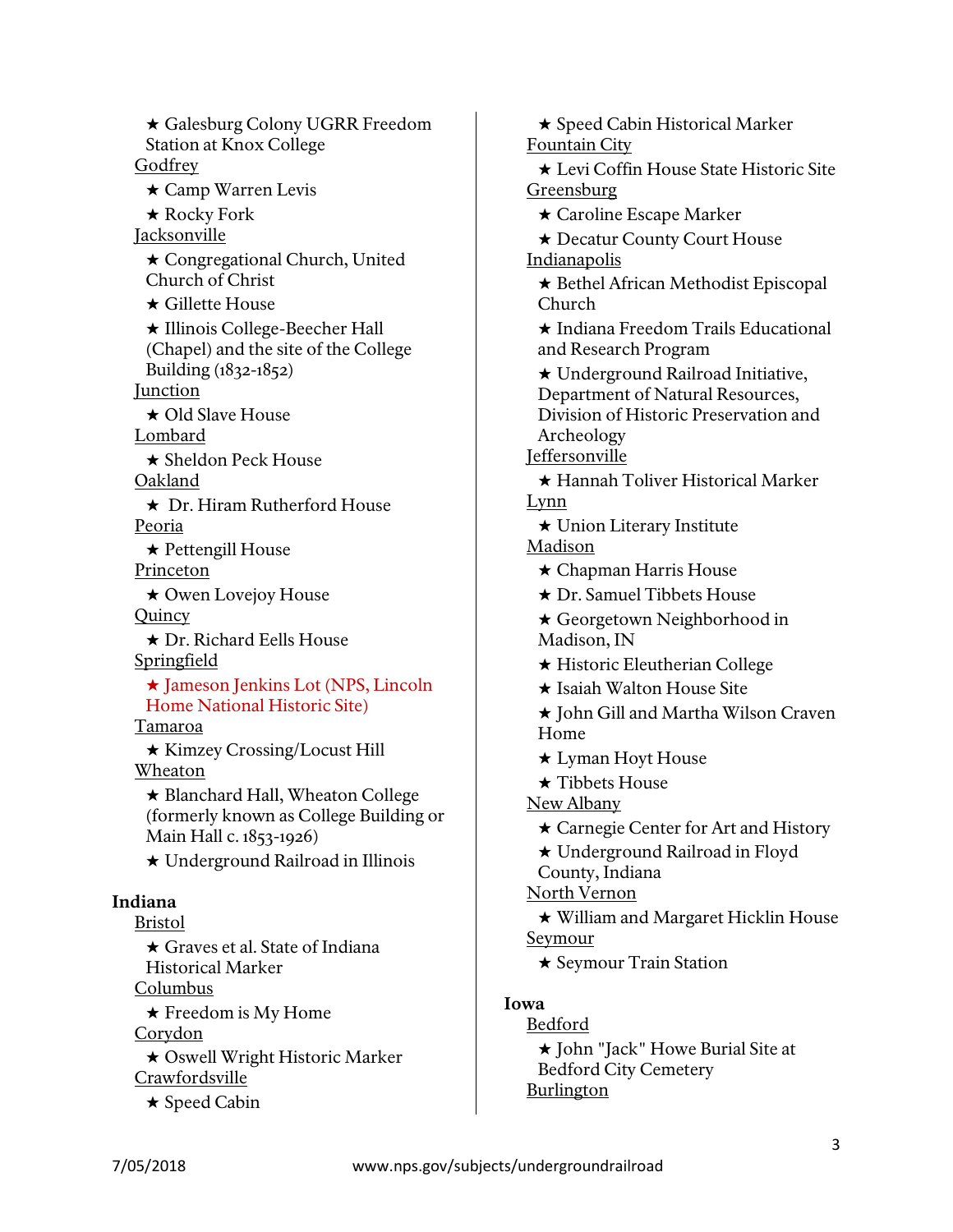★ Aspen Grove Cemetery ★ Edwin James Burial Site at Rock Springs Cemetery ★ J.H.B. Armstrong House ★ Marion Hall Site ★ William Salter House Cincinnati **Davenport** ★ Oakdale Memorial Gardens Denmark ★ Denmark Congregational Church ★ Trowbridge House Des Moines ★ Shattering Silence Monument for the In re Ralph Supreme Court Case of Iowa Grinnell ★ Josiah B. Grinnell Burial Site at Hazelwood Cemetery Lewis ★ Hitchcock House ★ Nishnabotna Ferry House Newton ★ Wittemberg Church and Cemetery Percival ★ Ira Blanchard House and Cemetery Red Oak ★ William Wallace Merritt, Sr. Burial Site at Evergreen Cemetery Salem ★ Lewelling-Gibbs House Tabor ★ Tabor Cemetery ★ Todd House West Des Moines ★ James C. Jordan House Winterset

★ Winterset Jail

## Kansas

Douglas County ★ Henry Hiatt House Site, Twin Mound Fort Scott

# ★ Fort Scott National Historic Site (NPS)

# Harveyville

★ Henry and Ann Harvey Farm Kansas City

★ Honor Our Ancestors: the Freedom Seekers of Old Quindaro Exhibit

★ Quindaro Ruins

Lawrence

- ★ African American Quilt Museum and Textile Academy (Marla Quilts, Inc.)
- ★ Dr. John Doy House (archeological ruins)
- ★ Grover Barn
- ★ John E. Stewart Property
- ★ Joseph Gardner Cabin Site
- ★ Underground Railroad in Douglas County, Kansas
- ★ Watkins Community Museum of **History**
- Leavenworth
	- ★ Planters Hotel Site
- Overbrook
	- ★ Wakarusa River Valley Heritage
	- Museum
- Topeka
	- ★ Constitution Hall--Topeka
	- ★ John and Mary Ritchie House
	- ★ John Armstrong House
	- ★ Owens House

Wabaunsee

★ Wabaunsee Cemetery

Wamego

- ★ Captain William Mitchell Farm
- ★ Mount Mitchell Heritage Prairie

# Kentucky

Augusta

- ★ Fee Land: The Story of Juliet Miles
- ★ White Hall
- Bedford

★ Henry Bibb Escapes from Gatewood Plantation Burlington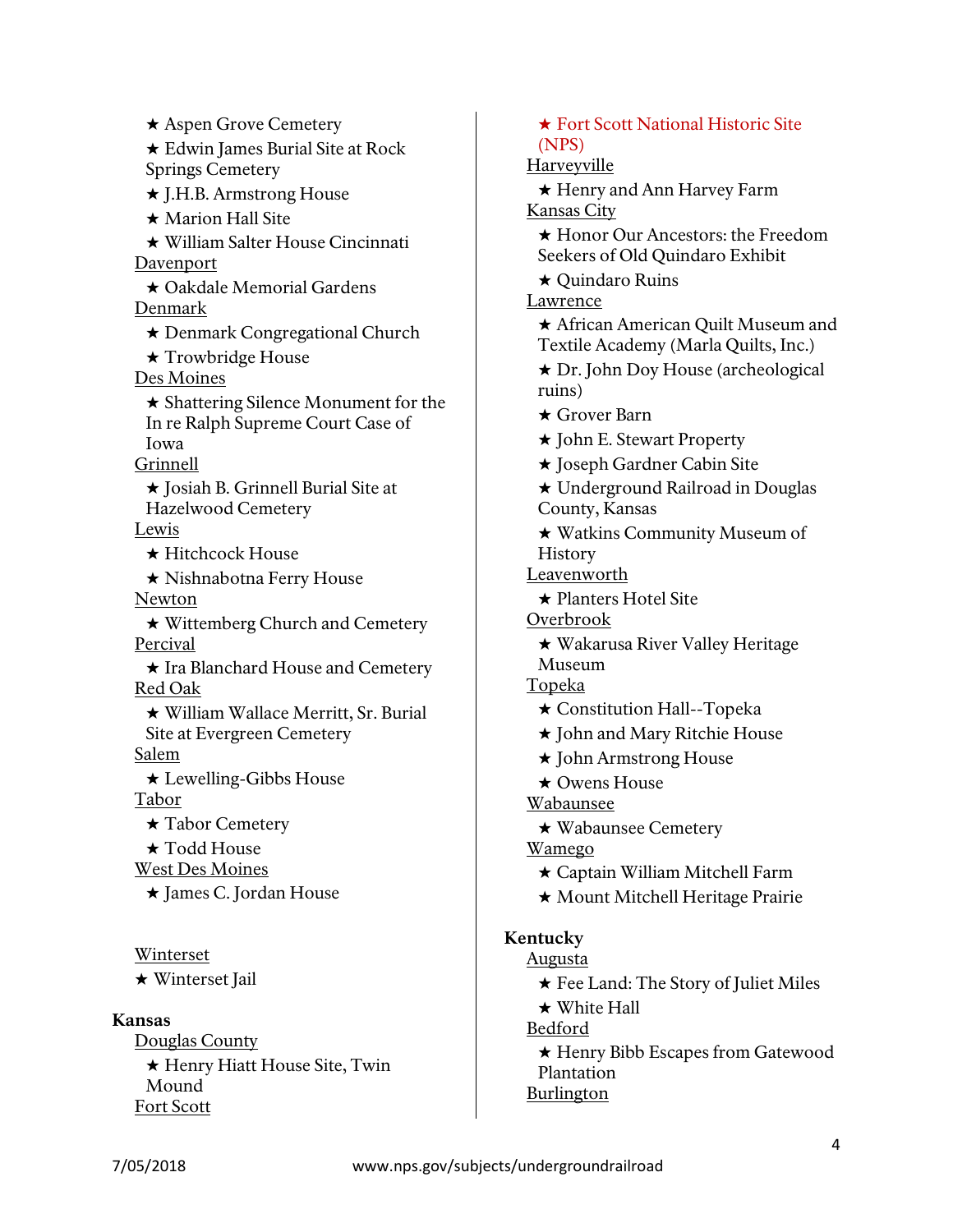★ Boone County Public Library, Local History Department

★ The Underground Railroad in Boone County KY Bus Tour

La Grange

★ J.C. Barnett Library and Archives Louisville

★ Harriet Tubman and the UGRR: Art of Mark Priest

★ Long Walk: Slavery to Freedom

★ Lucy Higgs Nichols: Civil War Nurse Nicholasville

★ Camp Nelson War Heritage Park

## Louisiana

Donaldsonville

★ River Road African American Museum and Gallery

**Natchitoches** 

★ Cammie G. Henry Research Center Robeline

★ Los Adaes

## Maine

Brunswick

★ Harriet Beecher Stowe House

★ Heuston Burying Ground

Portland

★ Abyssinian Meeting House

## Maryland

Annapolis

- ★ Banneker-Douglass Museum
- ★ Maryland State Archives
- ★ Maryland State House

## Baltimore

- ★ Dugan's Wharf Site: Tillly's Escape
- ★ Frederick Douglass Freedom and Heritage Trail & Tour
- ★ Mount Clare
- ★ President Street Station
- ★ Reddy Gray Burial Site, Loudon Park National Cemetery

★ Reginald F. Lewis Museum

★ Underground Railroad: Maryland's Network to Freedom

Bel Air

★ Hays-Heighe House: Sam Archer

Escape

**Benedict** 

- ★ Camp Stanton, USCT
- Bowie
	- ★ Belair Mansion
	- ★ Northampton Slave Quarters and Archaeological Park

Cambridge

- ★ Adventures of Harriet Tubman
- ★ Buttons Creek: Jane Kane Escape Site
- ★ Dorchester County Courthouse
- ★ Experience Harriet Tubman by Land
- ★ Experience Harriet Tubman by Sea
- ★ Experience Harriet Tubman by Sea II

★ Finding a Way to Freedom Driving Tour

- ★ Jacob Jackson Home Site (NPS, Harriet Tubman Underground Railroad National Monument)
- ★ Long Wharf at Cambridge

★ Pritchett Meredith Farm: Escapes of Thomas Elliot, Denard Hughes, and John Wesley Hughes

★ Staplefort Farm: Bob Manokey Escape Site

Chesapeake City

- ★ Chesapeake & Delaware Canal Davidsonville
	- ★ Roedown Farm

Denton

- ★ Caroline County Courthouse and Jail
- ★ Choptank River
- ★ Denton Steamboat Wharf Site, Choptank River
- ★ Joseph Cornish Escape from Gilpin's Point
- ★ Richard Potter Home Site
- ★ Richard Potter Rescue Celebration **Site**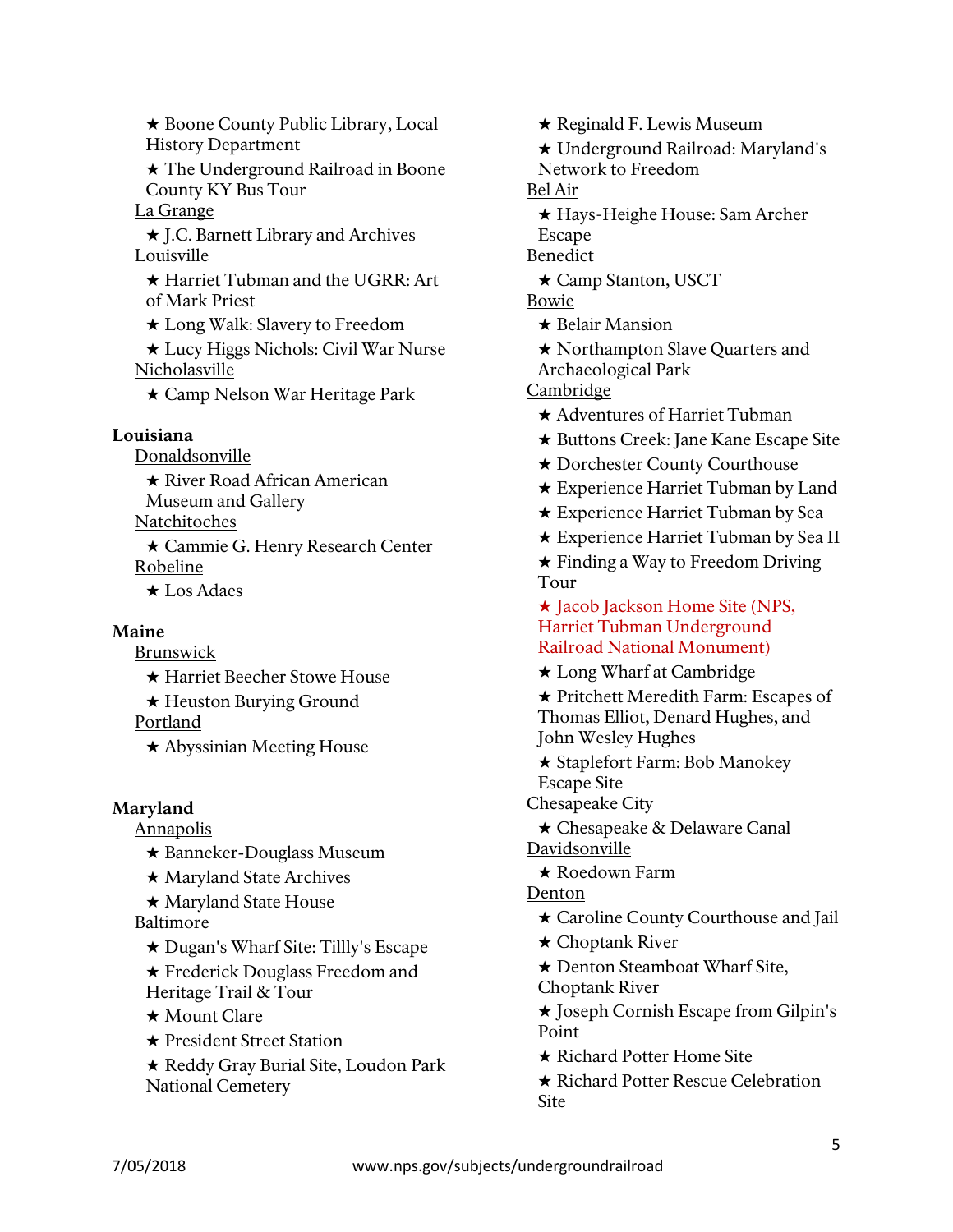East New Market ★ Harriet Tubman Conference ★ Isaac Henry Wright, Sr., Farm Site/Escape of 4 Men with Harriet ★ Reverend Samuel Green and the Original Colored People's Methodist Episcopal Church **Easton** ★ Frederick Douglass Driving Tour of Talbot County Ellicott City ★ Howard County Courthouse (1840- 1842) ★ Howard County Courthouse (1843) ★ Howard County Historical Society ★ Howard County Jail Fairplay ★ Rockland Fort Washington ★ Mouth of Swan Creek Escape Site Frederick ★ Best Farm/L'Hermitage (NPS, Monocacy National Battlefield) Glenn Dale ★ Marietta House Hagerstown ★ Chesapeake and Ohio Canal (NPS) ★ Ferry Hill Plantation (NPS, C&O Canal National Historic Park) Hollywood ★ Sotterley La Plata ★ Southern Maryland Studies Center Largo ★ Elizabeth Keckly Burial Site Leonardtown ★ Old Jail of St. Mary's County Linganore ★ Thornton Poole House Madison ★ Parson's Creek: Keene Family Escape Route Millington ★ Grantham and Forrest Farm Oldtown

★ Shawnee Old Field Village Site (NPS, C&O National Historic Park) Oxon Hill ★ Berry Farm (NPS, National Capital Parks-East) Parkville ★ Long Island Farm Perry Point ★ Perryville Railroad Ferry and Station **Site** Port Tobacco ★ Port Tobacco Courthouse Preston ★ Arthur W. Leverton Farm ★ Jacob and Hannah Leverton House ★ Poplar Neck Plantation at Marsh Creek **Oueenstown** ★ Belle Vue **Ridgely** ★ A Journey Begins Riverdale Park ★ Freedom Site of Emily Plummer (Riversdale) Rockville ★ Jane C. Sween Library, Montgomery Co. Historical Society ★ Riley Farm/Bolten House (Josiah Henson Park) ★ In Their Steps **Sandy Spring** ★ Rural Legacy Trail: UGRR Experience ★ Underground Railroad Experience Trail Hike Scotland ★ Point Lookout State Park Silver Spring ★ William Chaplin Arrest Site St. Leonard ★ Jefferson Patterson Park and Museum Street ★ Margaret Morgan Birthplace at Mill Green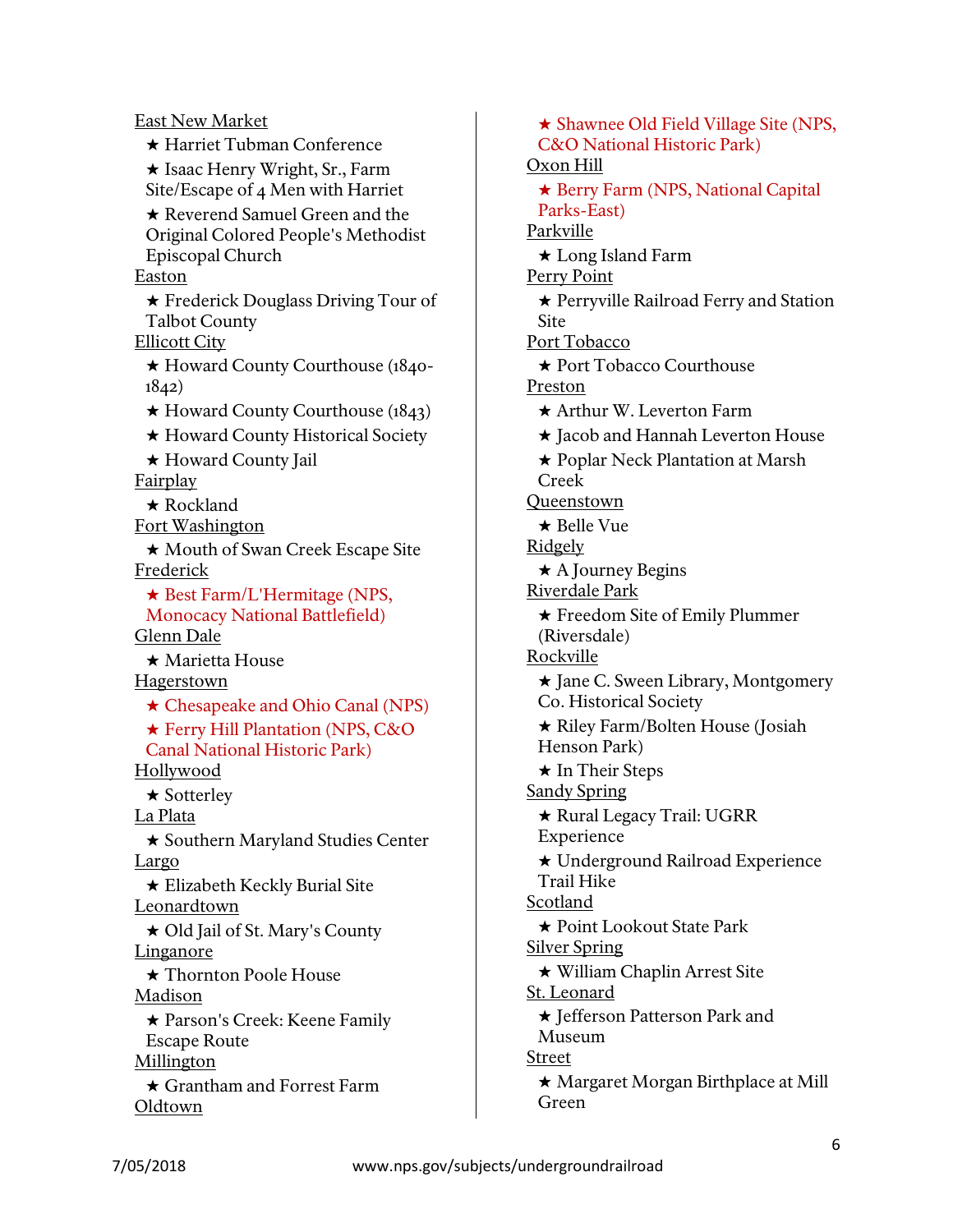Thurmont

★ Catoctin Iron Furnace and Manor House Ruins

#### Towson

★ Hampton National Historic Site (NPS)

Upper Marlboro

★ Darnall's Chance ★ Mount Calvert Historical and Archaeological Park Verona

★ Gorsuch Tavern

#### **Massachusetts**

Boston

- ★ African Meeting House
- ★ Boston Black Heritage Trail
- ★ Faneuil Hall

★ Massachusetts Historical Society **Brookline** 

★ Tappan-Philbrick House

★ William Ingersoll Bowditch House **Cambridge** 

★ Joshua Bowen Smith House

★ Longfellow National Historic Site (NPS)

★ Mount Auburn Cemetery

Charlemont

★ Hart and Mary Leavitt House

★ Roger Hooker and Keziah Leavitt House

Concord

★ An Impressive Lesson for My Children (NPS, Minute Man National Historic Park)

★ Wayside (NPS, Minute Man National Historical Park)

## Florence

★ Basil Dorsey and Thomas H. Jones House

★ David Ruggles Center for Early Florence History and UGRR Studies

★ Ross House Leicester

★ Samuel May Jr. House New Bedford

★ Discovering New Bedford's Underground Railroad History (NPS, New Bedford Whaling National Historic Park)

★ Nathan and Polly Johnson House

★ New Bedford Free Public Library

★ Sergeant William H. Carney House Newton

★ Jackson House

Salem

★ Joseph Story House

★ Poets, Shoemakers and Freedom Seekers (NPS, Salem Maritime National Historic Site)

Springfield

★ Springfield History Museum Waltham

★ National Archives and Records Admin. Boston

## Michigan

Adrian ★ Commemorative Drinking Fountain of Laura Smith Haviland

Ann Arbor

★ Guy Beckley House

★ Journey To Freedom Underground Railroad Tours

★ W. W. Harwood Farm

Battle Creek

★ Underground Railroad Monument (Battle Creek)

**Cassopolis** 

★ Stephen Bogue Commemorative Marker

## Detroit

 $\star$  Blackburn Rescue and Riots (1833) at the Wayne County Jail Site

★ Caroline Quarlls: A Family Legacy of Freedom

- ★ Elmwood Cemetery
- ★ Finney Barn Site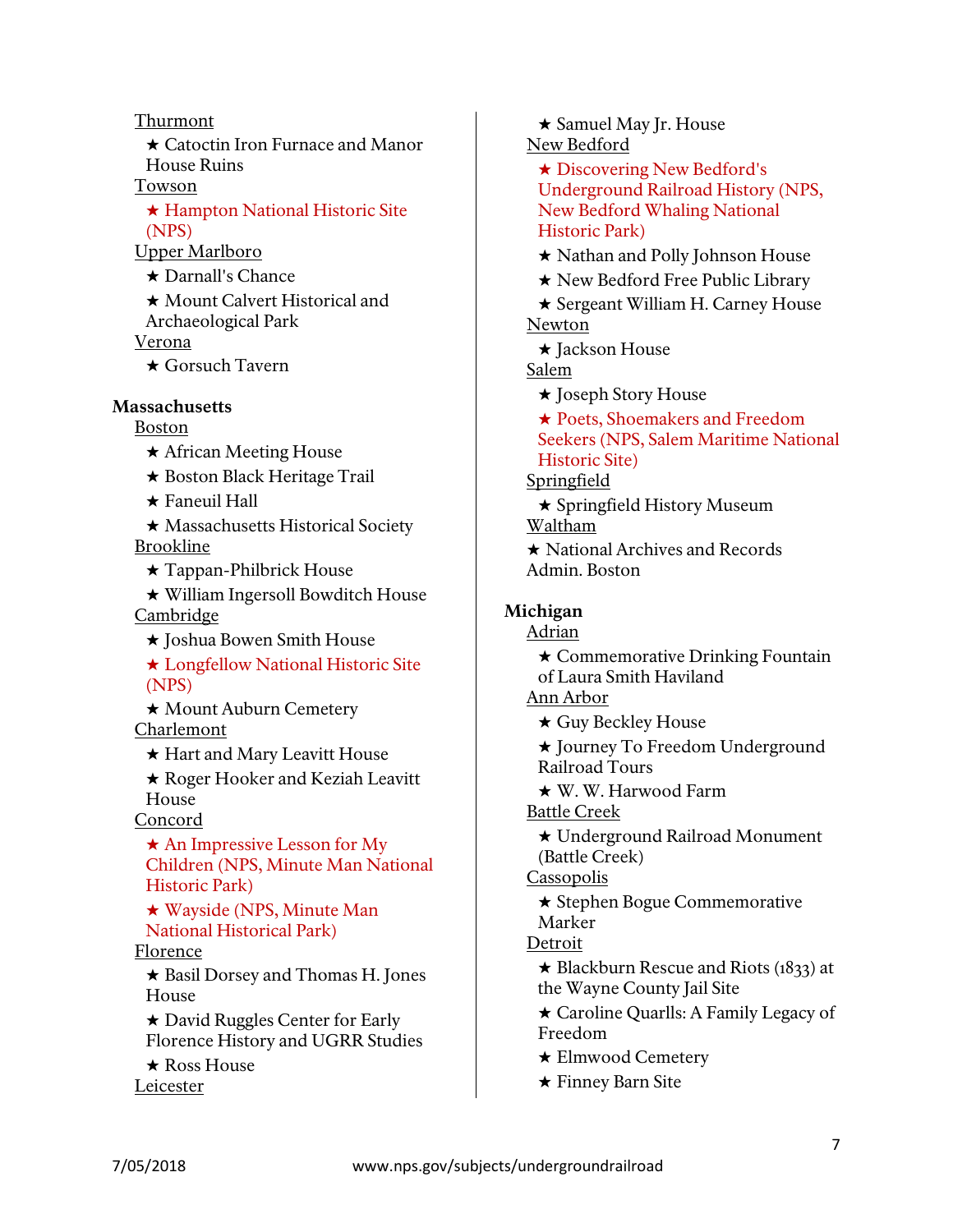★ First Congregational Church of **Detroit** ★ Flight to Freedom ★ George deBaptiste House ★ Second Baptist Church ★ St. Matthews Episcopal Church (now St. Matthews & St. Josephs Episcopal Church) Farmington ★ Nathan Power Burial Site Grand Rapids ★ Isaac Bailey Burial Site at Oakhill **Cemetery** Lansing ★ Michigan Freedom Trail Commission Marshall ★ Adam Crosswhite Marker Muskegon ★ Jonathan Walker Grave and Marker Saline ★ John Lowry Burial Site at Lodi **Cemetery** Schoolcraft ★ Dr. Nathan M. Thomas House Ypsilanti ★ McCoy Cabin Site at Starkweather Farm ★ Ypsilanti Historical Museum Archives Mississippi Corinth ★ Corinth Contraband Camp Natchez ★ Forks of the Road Enslavement Market Terminus Harrisonville ★ Robert A. Brown House St. Louis ★ Mary Meachum Freedom Crossing ★ Old Courthouse/Jefferson National Expansion Memorial (NPS)

#### Missouri

Bates County ★ Battle of Island Mound State Historic **Site** Nebraska Brownville ★ Nebraska House Site Dorchester ★ Henry Burden House Hemingford ★ Robert Ball Anderson Burial Site at Hemingford Cemetery Lincoln ★ Ruth Cox Adams Burial Site at Wyuka Cemetery ★ Harrison Johnson Burial Site at Wyuka Funeral Home and Cemetery ★ John Jefferson McWilliams Burial Site at Wyuka Funeral Home and **Cemetery** Nebraska City ★ Alexander Majors House ★ Barbara Ann Kagey Mayhew Bradway Burial Site ★ Mayhew Cabin ★ Nuckolls Residence Site Omaha ★ Lewis Washington Burial Site at Forest Lawn Memorial Park (a.k.a. Forest Lawn Cemetery) Peru ★ Nebraska's Winding Road to Statehood: In the Footsteps of Barbara Mayhew, a Female Settler performed by Sara Brandes Crook New Hampshire Lee ★ Cartland House New Jersey Cape May ★ Cape May Underground Railroad Trolley Tour

Salem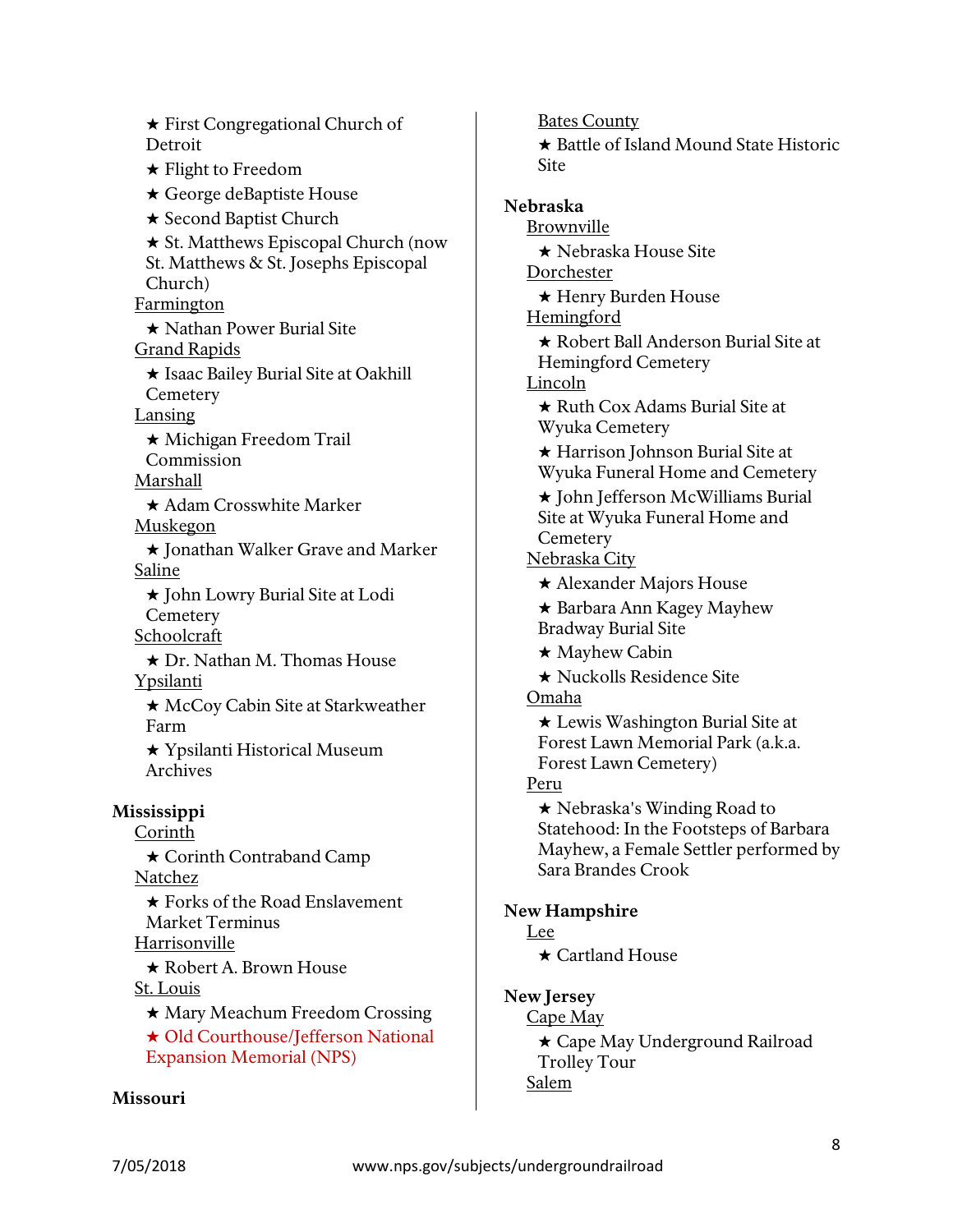★ Abigail and Elizabeth Goodwin House

#### New Mexico

Placitas

★ Harriet's Return

### New York

Albany

★ New York UGRR Public History Conference

★ Stephen and Harriet Myers Residence

# Auburn

- ★ Cayuga County Courthouse
- ★ Cayuga County Historian's Office
- ★ David and Martha Wright House Site

★ Harriet Tubman Burial Site at Fort Hill Cemetery

★ Harriet Tubman House

- ★ Seymour Library
- ★ Thomas Elliott and Ann Marie Stewart Elliott House

★ William and Frances Seward House Aurora

- ★ Herman and Hannah Phillips House
- ★ Howland Stone Store
- ★ North Street Meeting House Ausable Chasm

★ North Star UGRR Museum Brooklyn

★ Brooklyn Historical Society

★ Plymouth Church of the Pilgrims Buffalo

★ Black Rock Ferry (Broderick Park) Burt

★ Murphy Orchards

Cohoes

★ Erie Canalway UGRR Program Elmira

- ★ First Baptist Church of Elmira
- ★ Jervis Langdon
- ★ Park Church
- ★ Second Street Cemetery

★ Woodlawn Cemetery Farmington ★ 1816 Farmington Quaker Meetinghouse **Fayetteville** ★ Matilda Joslyn Gage House Fulton ★ Bristol Hill Church Keeseville ★ Solomon Northup Day Mexico ★ Mexico Museum ★ Orson Ames House ★ Starr Clark Tin Shop New York ★ National Archives and Records Administration New York City ★ New York Historical Society Oneonta ★ United States Colored Troops Institute, Hartwick College Oswego ★ Buckout-Jones Building ★ Edwin W. Clarke House ★ Hamilton and Rhoda Littlefield House ★ John B. and Lydia Edwards House ★ Oswego Market House ★ Oswego School District Public Library ★ Richardson-Bates House Museum ★ Tudor E. Grant: Fugitive Slave to Oswego Businessm Parish ★ Asa Wing Peterboro ★ Gerrit Smith Estate Pultneyville ★ Samuel and Elizabeth Cuyler House Site Rochester ★ Awaakaba's Riverstroll ★ Kelsey's Landing at Lower Falls,

Rochester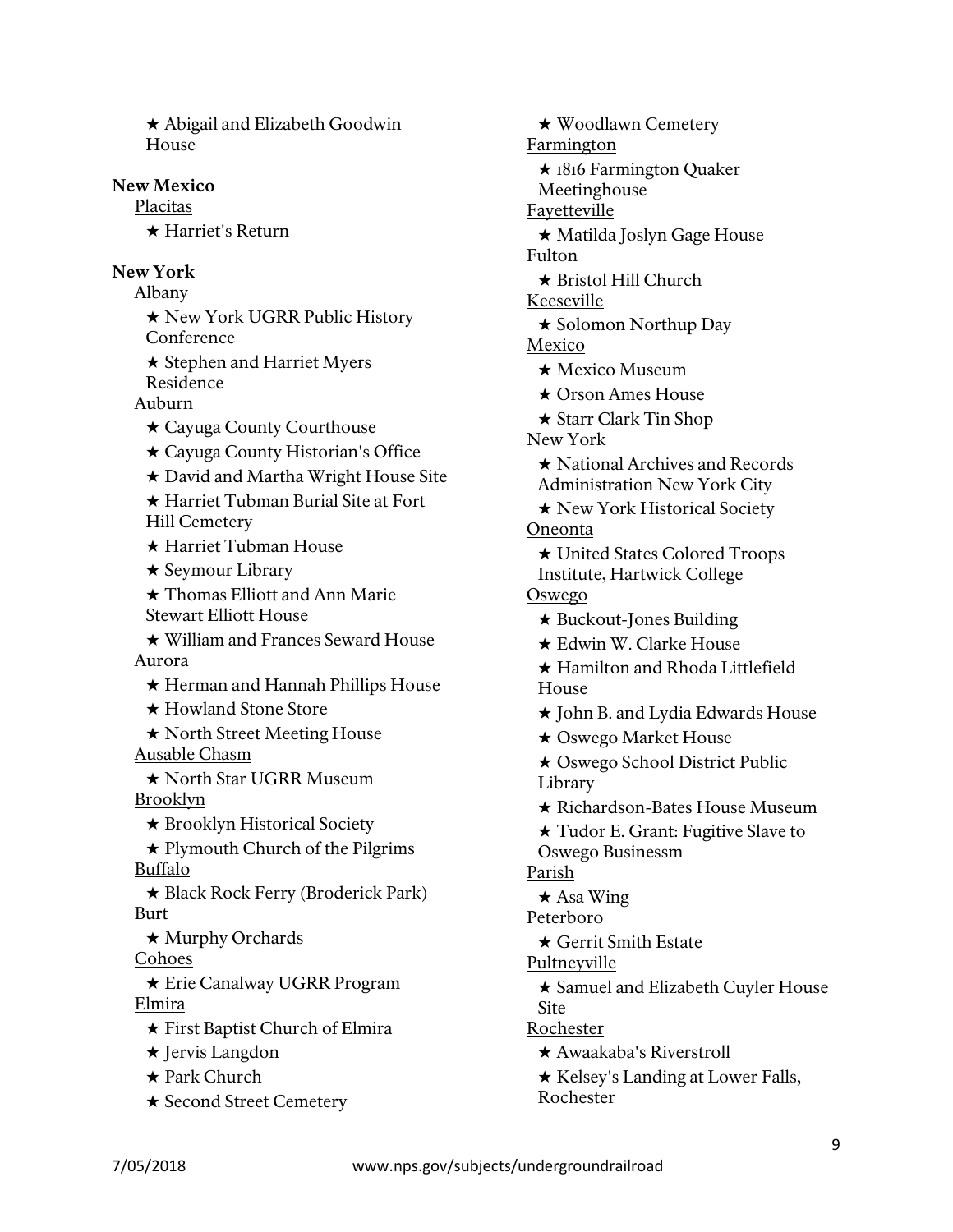★ Many Roads to Freedom ★ Mount Hope Cemetery Rouses Point ★ Rouses Point Pier Schenectady ★ Moses Viney Burial Site at Vale **Cemetery** Seneca Falls ★ Joshua W. and Samantha Wright House ★ Thomas and Elizabeth James House Sherwood ★ Slocum and Hannah Howland House Skaneateles ★ James Canning and Lydia Fuller House Staten Island ★ Louis Napoleon House Site ★ Sandy Ground Historical Society's UGRR Program Syracuse ★ George and Rebecca Barnes House ★ Onondaga Historical Association Museum Utica ★ Utica Rescue at Judge Hayden's Law **Office** Waterford ★ Underground Railroad Heritage Trail Waterloo ★ Hunt House (NPS, Women's Rights National Historical Park) ★ M'Clintock House (NPS, Women's Rights National Historical Park) Williamson ★ Griffith and Elizabeth Cooper House North Carolina Creswell

★ Somerset Place Edenton ★ Colonial Park Elizabeth City

★ Pasquotank River Greensboro ★ Friends Historical Collection, Hege Library, Guilford College ★ Guilford College Woods (formerly New Garden Woods) ★ New Garden Friends Meeting and **Cemetery** Halifax ★ Old Town of Halifax **Hatteras** ★ Hotel De'Afrique Monument (NPS, Cape Hatteras National Seashore) Manteo ★ Roanoke Island Freedom Colony Memorial Garden (NPS) ★ Roanoke Island Freedom Colony (NPS, Fort Raleigh National Historic Site) New Bern ★ Neuse River Rich Square ★ Henry Sr. and Dorothy Copeland Burial Site Roanoke ★ Roanoke River Roanoke Rapids ★ Roanoke Canal Trail Snow Camp ★ Pathway to Freedom South Mills ★ Great Dismal Swamp Washington ★ Washington North Carolina Waterfront Wilmington ★ Orange Street Landing Ohio Akron ★ John Brown House

> ★ John Brown, Slavery, Abolition and the Underground Railroad "Discovery Trunk" for The Summit County Historical Society of Akron, Ohio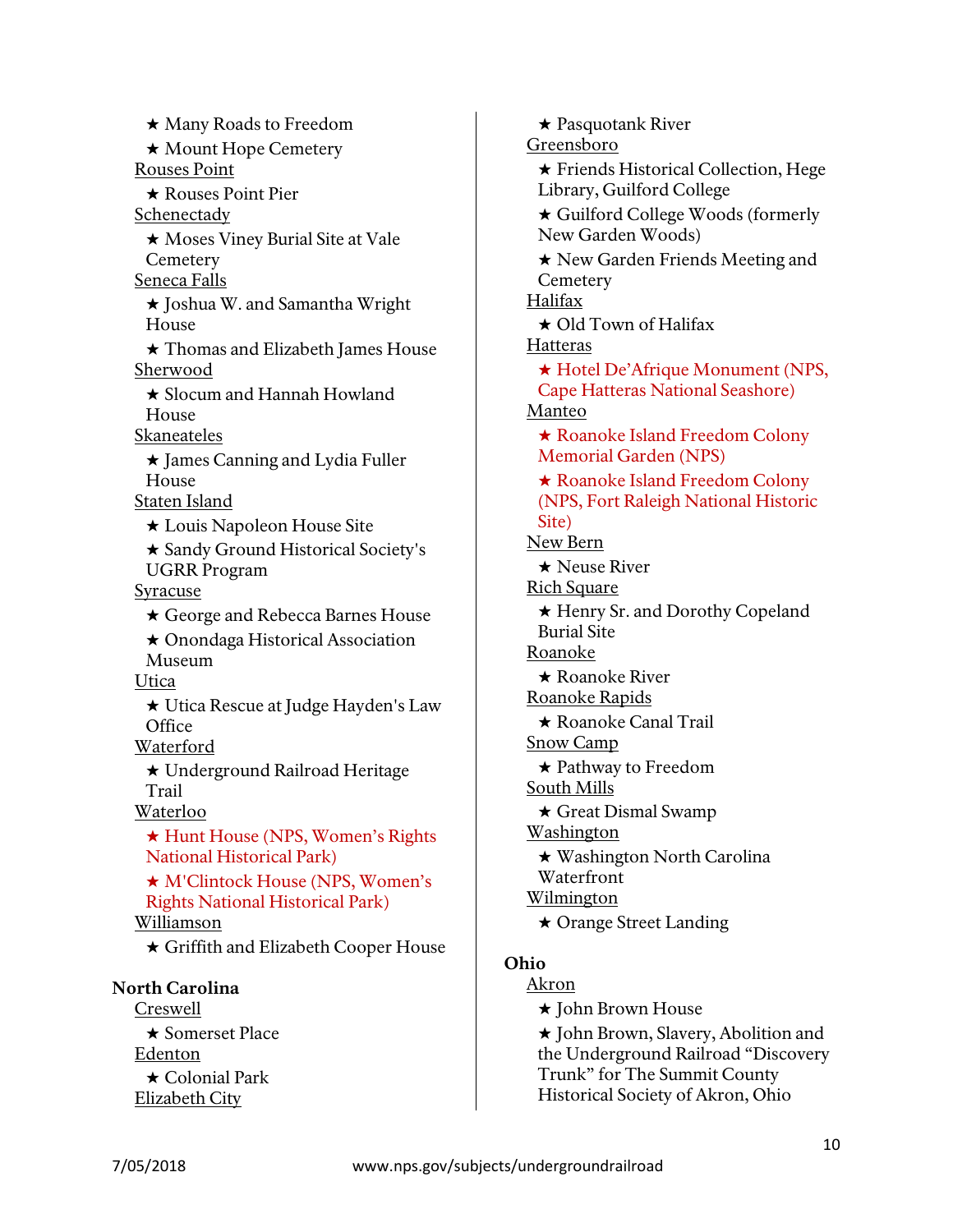Alliance ★ Haines House Amelia ★ Lindale Baptist Church and **Cemetery** Amherst ★ On the Trail To Freedom in Lorain **County** Ashtabula ★ Col. William Hubbard House Batavia ★ Clermont County Courthouse ★ Clermont County Trail Tour ★ Clermont County Underground Public Education Program Bath ★ "Fugitive's Path - Escape on the Underground Railroad" Bethel ★ Dr. William E. Thompson, Boyhood House ★ Dr. William E. Thompson House ★ Tate Township Cemetery ★ Thomas Morris, U.S. Senator, Burial Site ★ Sugar Tree Wesleyan Church **Cemetery** Bloomingburg ★ Bloomingburg Presbyterian Church Brecksville ★ Experience the Underground Railroad (NPS, Cuyahoga Valley National Park) Camden ★ Bunker Hill House Cincinnati ★ Beecher Family House ★ Kirby Avenue Corridor (Escape of the 28) ★ National Underground Railroad Freedom Center (NURFC) ★ Salmon Portland Chase Historical Marker ★ Spring Grove Cemetery and Arboretum

★ Wesleyan Cemetery ★ Zion Baptist Church Cleveland ★ Erie Street Cemetery ★ Woodland Cemetery Delta ★ John King Farm ★ King Family Cemetery Felicity ★ Felicity Wesleyan Church ★ Will Sleet House Flushing ★ Underground Railroad and Its Connection to the Ohio Valley Fremont ★ Rutherford B. and Lucy Hayes' Home at Spiegel Grove Grand Rapids ★ Howard Family Farm Greenfield ★ Augustus West Site/Abolition Road Greenville ★ James and Sophia Clemens Farm Hudson ★ Hudson Library and Historical Society **Massillon** ★ Spring Hill Historic House ★ Spring Hill Historic House Tour Mentor ★ James A. Garfield National Historic Site (NPS) Moscow ★ Old Calvary Methodist Church ★ Robert E. Fee Burial Site ★ Robert E. Fee House Mt. Healthy ★ Charles Cheney Home Site New Richmond ★ New Richmond, Ohio, Waterfront ★ Office of the Philanthropist Newspaper Oberlin ★ Oberlin College Archives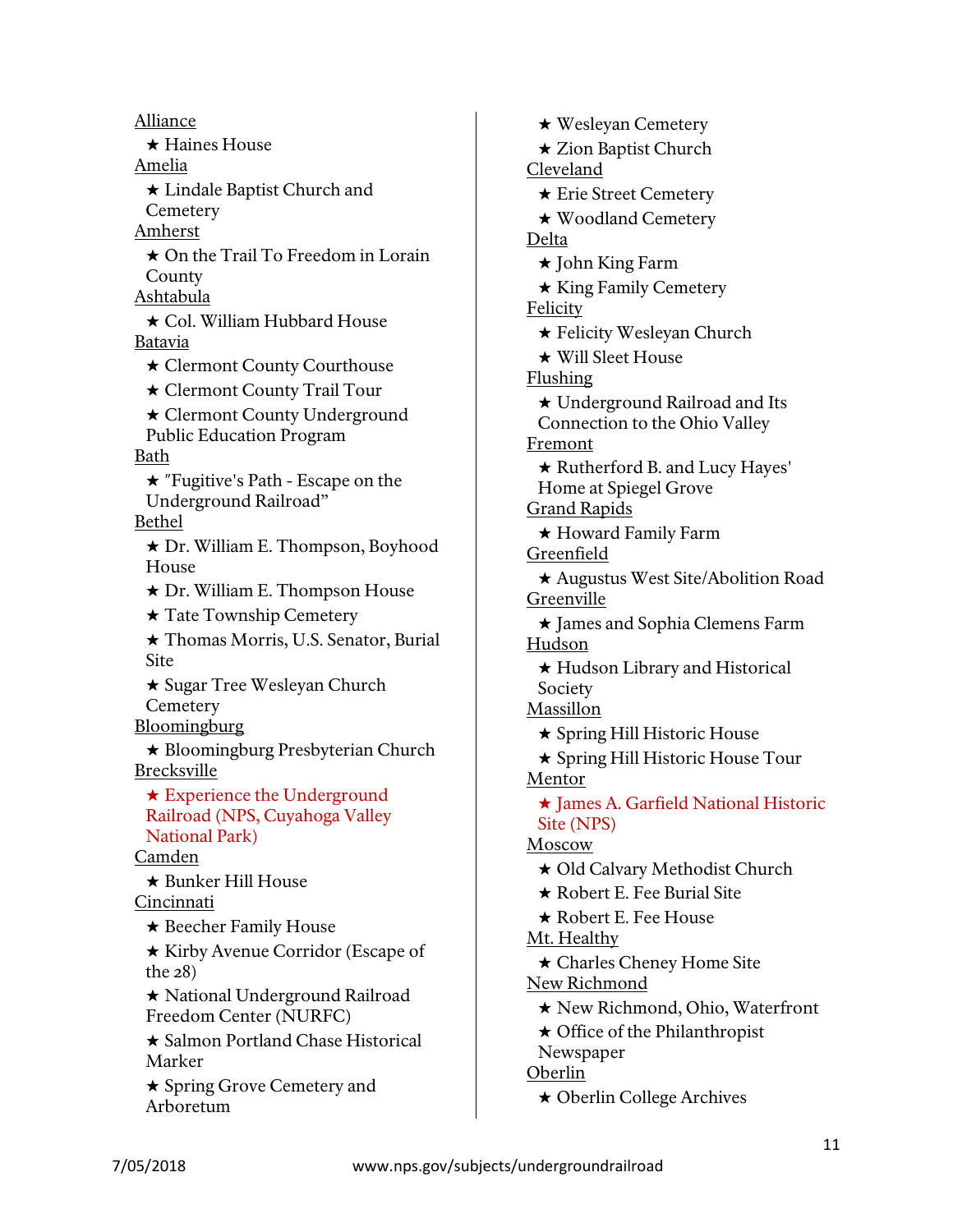★ Oberlin Heritage Center/O.H.I.O

★ Oberlin-Wellington Rescue Monument

★ Westwood Cemetery

Oxford

★ Smith Library of Regional History Peebles

★ Wickerham Inn

Ripley

★ Alexander Campbell House

★ John P. Parker House

★ John Rankin House

- ★ McCague House
- ★ Rankin-McNishe House
- ★ Red Oak Presbyterian Church and Old Cemetery
- ★ Union Township Library Rushville

★ Pleasant Hill Cemetery **Sandusky** 

★ "Boats of Sandusky's Underground Railroad" at the Maritime Museum of Sandusky

★ Lucas Beecher House

★ Path to Freedom Sculpture at Facer Park

★ Rush R. Sloane House

★ Underground Railroad/Abolition Boats Provide an Escape to Freedom in Erie County Historic Marker

Waynesville

★ Waynesville's Role in the Underground Railroad **Westerville** 

★ Hanby House Williamsburg

★ Charles B. Huber Farm

★ Charles B. Huber House

★ Dr. L. T. Pease House

★ Marcus Sims-The Charles Huber Tannery

★ Williamsburg Cemetery

Zanesville

★ Albert Austin (A.A.) Guthrie House

★ George and Sarah Guthrie House ★ Major Horace and Lucinda Belknap Nye House (aka: Nye-Potts House) ★ Nelson T. Gant House ★ Putnam Presbyterian Church ★ Putnam Stone Academy Oklahoma Checotah ★ Honey Springs Battlefield Pennsylvania **Biglerville** ★ Cyrus Griest Burial Site at Menallen Friends Blairsville ★ Blairsville Passport to Freedom UGRR Experience Boiling Springs ★ Kaufman's Station at Boiling Springs Butler Township ★ Edward Mathews Burial Site at Yellow Hill Carlisle ★ Cumberland County Courthouse ★ Cumberland County Historical Society **Chambersburg** ★ Henry Watson Burial Site at Mt. Vernon Cemetery ★ Mary Ritner Boarding House/John Brown House Christiana ★ Zercher's Hotel Collingdale ★ William Still Burial Site at Eden **Cemetery** Columbia ★ Columbia-Wrightsville Bridge Remains and Pennsylvania Canal Ruins at Columbia ★ First National Bank Museum Drexel Hill ★ Riverview Farm Site Erie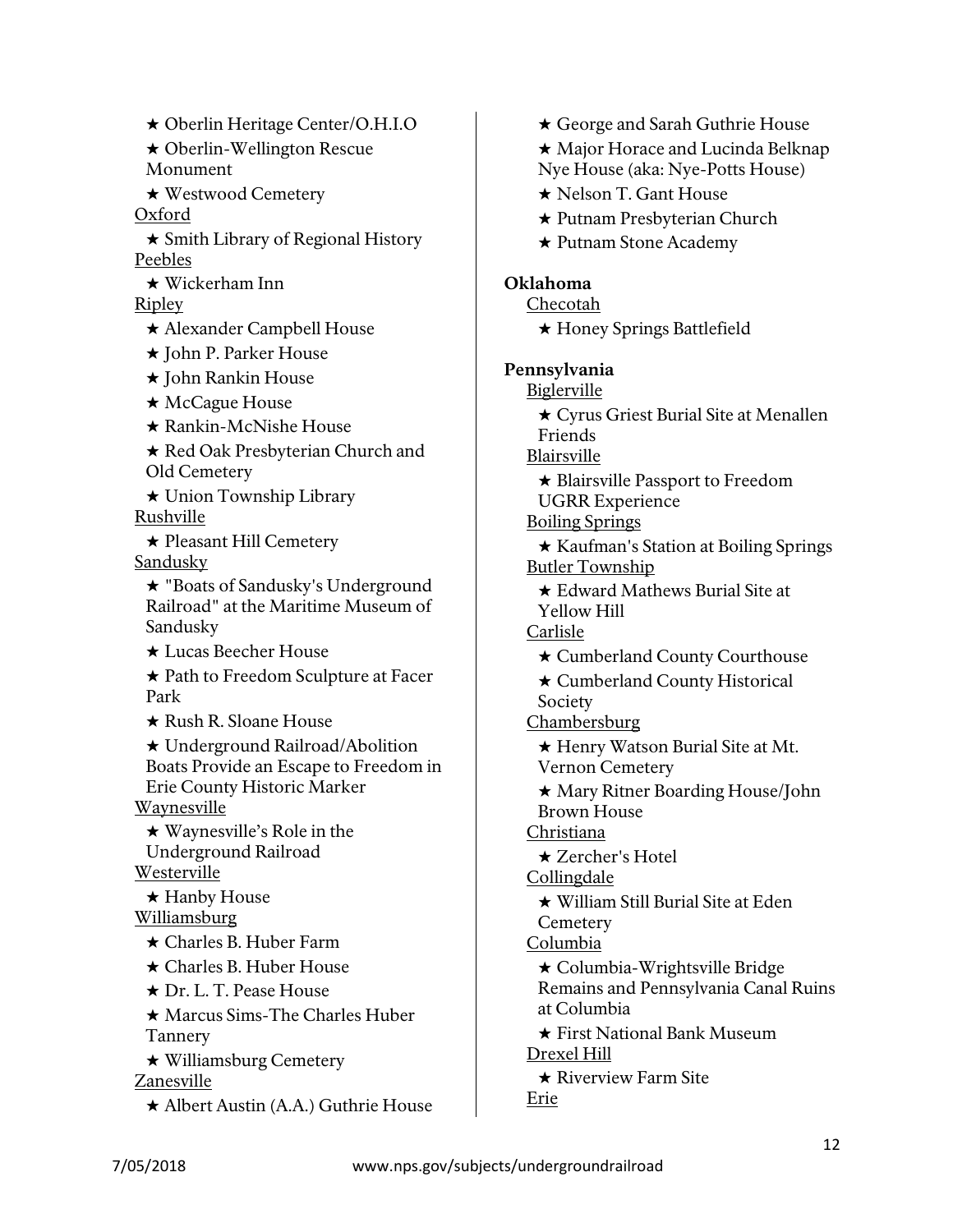★ Journey to Freedom ★ Library and Archives, Erie County Historical Society Fayetteville ★ Thaddeus Stevens' Caledonia Iron Furnace Monument Gallitzin ★ Allegheny Portage Railroad National Historic Site (NPS) **Gettysburg** ★ McAllister's Mill Site Harrisburg ★ Pennsylvania State Archives ★ State Library of Pennsylvania Johnstown ★ Sandyvale Cemetery Commemorative Site Kennett Square ★ Kennett Underground Railroad Center ★ Longwood Progressive Friends Meeting House and Longwood **Cemetery** Lancaster ★ Lancaster County, Quest for Freedom Tour  $\star$  Living the Experience ★ Old Lancaster County Jail Site ★ Thaddeus Stevens Home and Law **Office** ★ Thaddeus Stevens, U.S. Congressman, Burial Site Philadelphia ★ Amtrak Railroad Corridor ★ Atwater Kent Museum, Quest for Freedom: Fridays ★ Atwater Kent Museum, Quest for Freedom: Schools ★ Atwater Kent Museum, Quest for Freedom: Teachers ★ Belmont Mansion ★ City of Philadelphia Archives, Dept. of Records

★ Cliveden

- ★ Fair Hill Burial Ground
- ★ Historical Society of Pennsylvania Library
- ★ Independence National Historical Park (NPS)
- ★ Johnson House
- ★ Mother Bethel AME Church
- ★ National Archives and Records Administration Mid-Atlantic
- ★ Philadelphia Quest for Freedom Tour
- ★ Underground Railroad Camps for Children, Youth and Families Pittsburgh
- ★ Heinz History Center Washington
- ★ F. Julius LeMoyne House West Chester
	- ★ Chester County Historical Society
	- ★ Frederick Douglass Institute, West Chester University, PA

York

- ★ William C. Goodridge House
- ★ Willis House
- York Springs, Latimore Township
	- ★ William and Phoebe Wright Burial Site

# Rhode Island

Providence

★ Forgotten History: Rhode Island and the Slave Trade

★ Rhode Island Historical Society

## South Carolina

- Beaufort
	- ★ Robert Smalls Burial Site at
	- Tabernacle Baptist Church
- Hilton Head Island
	- ★ Fort Howell
- ★ Heritage Library of Hilton Head Island
- ★ Mitchelville
- **McClellanville**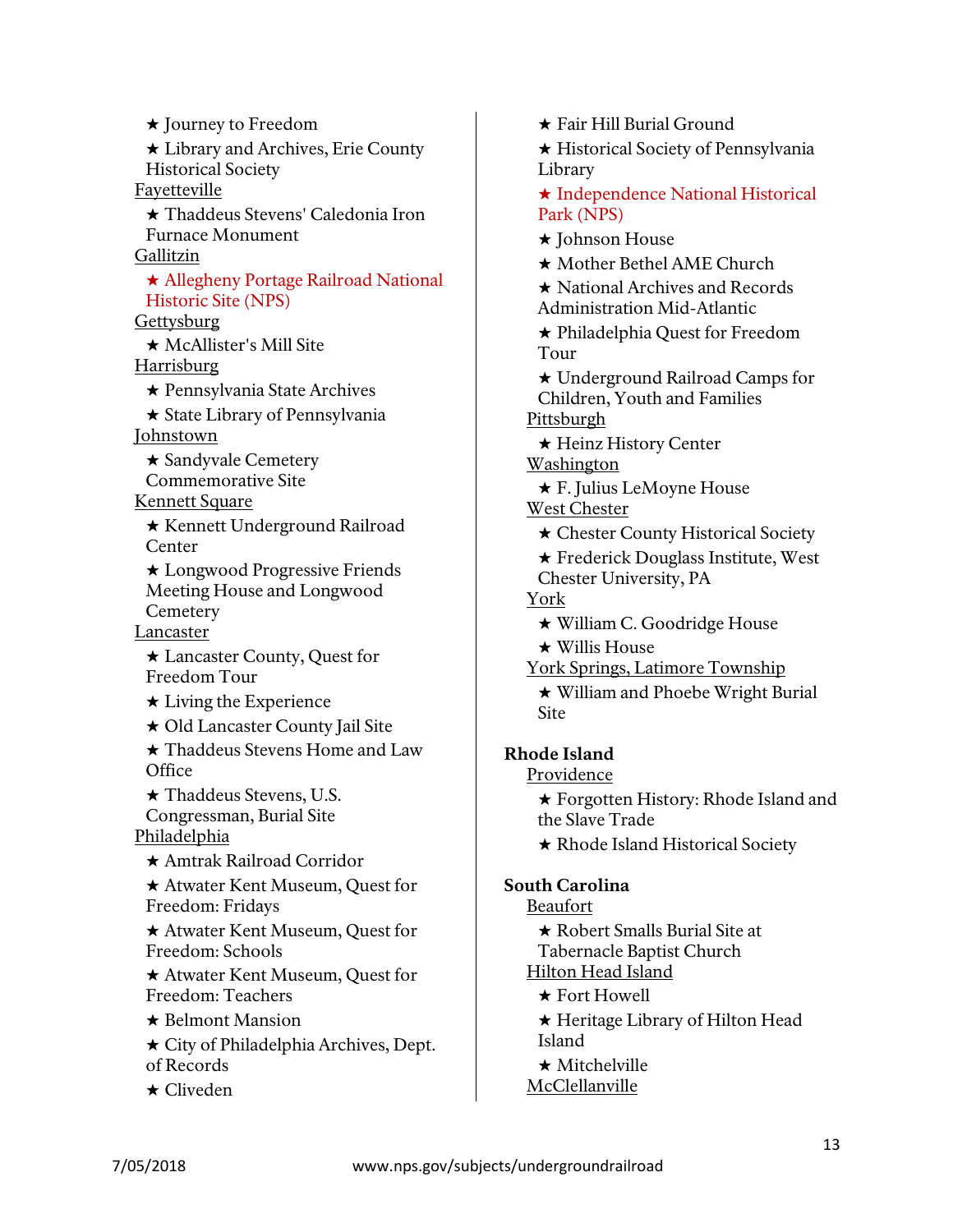| (NPS) |
|-------|
|       |

# Texas

Brackettville

★ Hampton Plantation

★ Stories From Da Dirt

★ John Cross Burial Site at Hope

South Dakota Wessington

Tennessee Clarksville

Dover

(NPS) Murfreesboto

**Cemetery** 

★ Seminole Indian Scouts Cemetery Houston

★ Fort Donelson National Battlefield

★ Stones River National Battlefield

★ Blazing Trails to Freedom: The Underground Railroad

★ Resurrection of Harriet Tubman-Escape to Freedom

# U.S. Virgin Islands

Christiansted

★ Fort Christiansvaern Waterfront at Christiansted National Historic Site (NPS)

# Vermont

Ferrisburgh ★ Rokeby Museum

# Virginia

Alexandria

- ★ Alexandria Archaeology Museum
- ★ Alexandria Freedmen's Cemetery
- ★ Alexandria Library Special Collections Branch
- ★ Birch Slave Pen
- 
- **★ Bruin's Slave Jail**
- ★ Freedmen's Aid Workers Site

★ Gadsby's Tavern Museum Bristow ★ Brentsville Courthouse and Jail Chantilly ★ Sully Historic Site Fairfax ★ Fairfax Circuit Court- Historical Records Room Falmouth ★ Moncure Conway House Fort Monroe ★ Fort Monroe: Freedom's Fortress (NPS, Fort Monroe National Monument) Gainesville ★ Buckland Farm Great Falls ★ Conn's Ferry Haymarket ★ Evergreen Hopewell ★ Appomattox Plantation (NPS, Petersburg National Battlefield) **Leesburg** ★ Loudoun County Courthouse ★ Oatlands Plantation ★ Thomas Balch Library McLean ★ Arlington House, Robert E. Lee Memorial (NPS, George Washington Memorial Parkway) Newport News ★ James A. Fields House Norfolk ★ Downtown Norfolk Waterfront **Petersburg** ★ Leonard Black, Rev., Burial Site ★ Petersburg Court House Portsmouth ★ African Methodist Society (Emanuel AME) Richmond ★ African Americans: From Slavery to Emancipation

★ Library of Virginia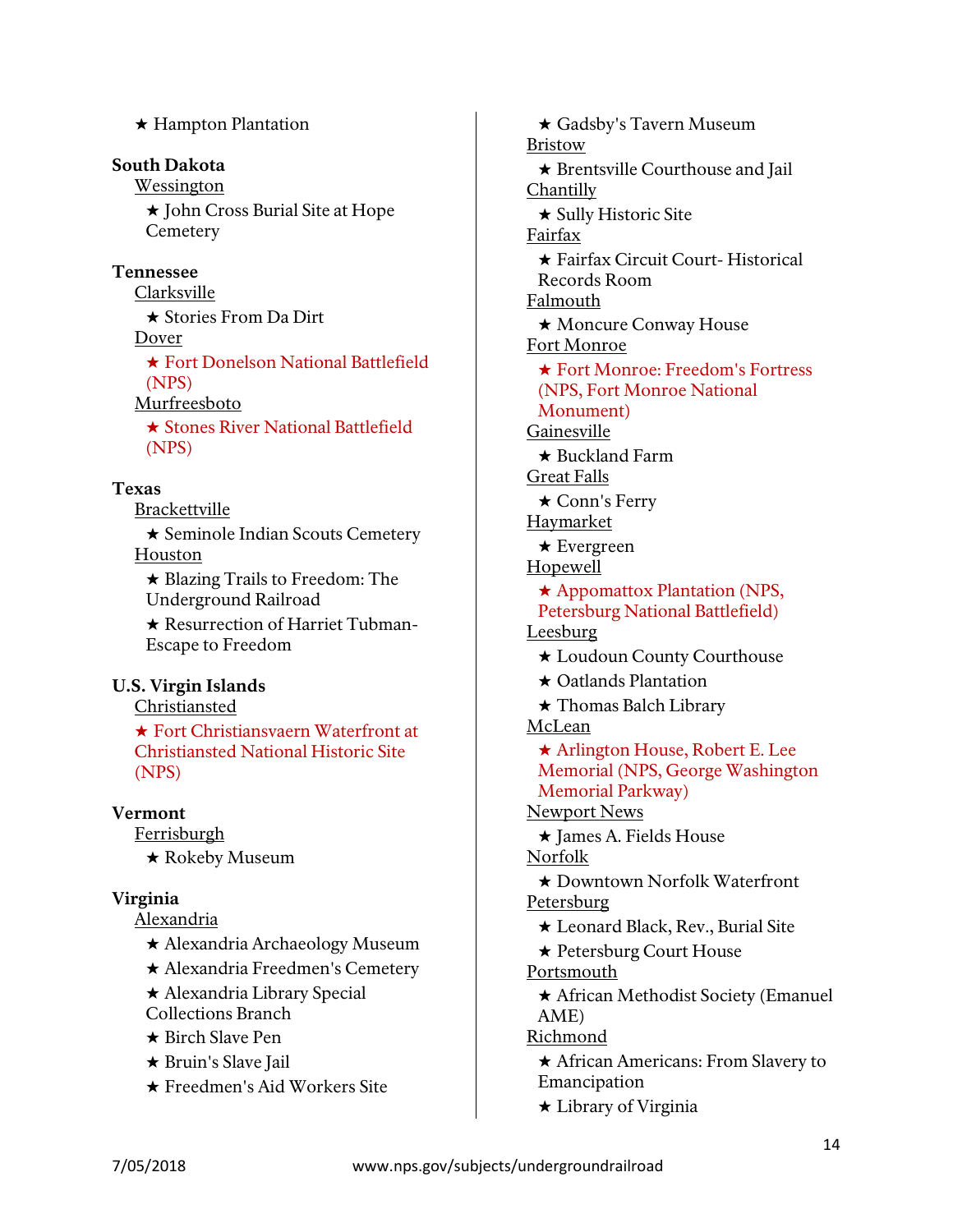★ Virginia Historical Society **Spotsylvania** ★ Spotsylvania County Courthouse Jail Stafford ★ Aquia Landing Suffolk ★ Great Dismal Swamp National Wildlife Refuge ★ UGRR Experience: Moses Grandy, Charles Grandy and the Road to Freedom **Tangier** ★ Tangier Island The Plains ★ Afro-American Historical Association of Fauquier County **Warrenton** ★ The Old Jail (Fauquier History Musem) Washington ★ Kitty Payne Site, Rappahannock County Jail ★ Rappahannock County Jail **Waterford** ★ Melrose Farm Woodbridge ★ Rippon Lodge ★ Leesylvania West Virginia **Charleston** ★ West Virginia State Archives Harpers Ferry ★ Harpers Ferry National Historical Park (NPS) Wisconsin Lyndon ★ Jonathan Walker's House Site Milton ★ Milton House Museum ★ Milton House Museum (Tour) Milwaukee

- ★ Joshua Glover Rescue Site
- ★ Samuel Brown Farm Site

# Racine

- ★ A. P. Dutton Warehouse
- ★ Monument Square
- ★ Racine Heritage Museum

#### **Inactive Programs**